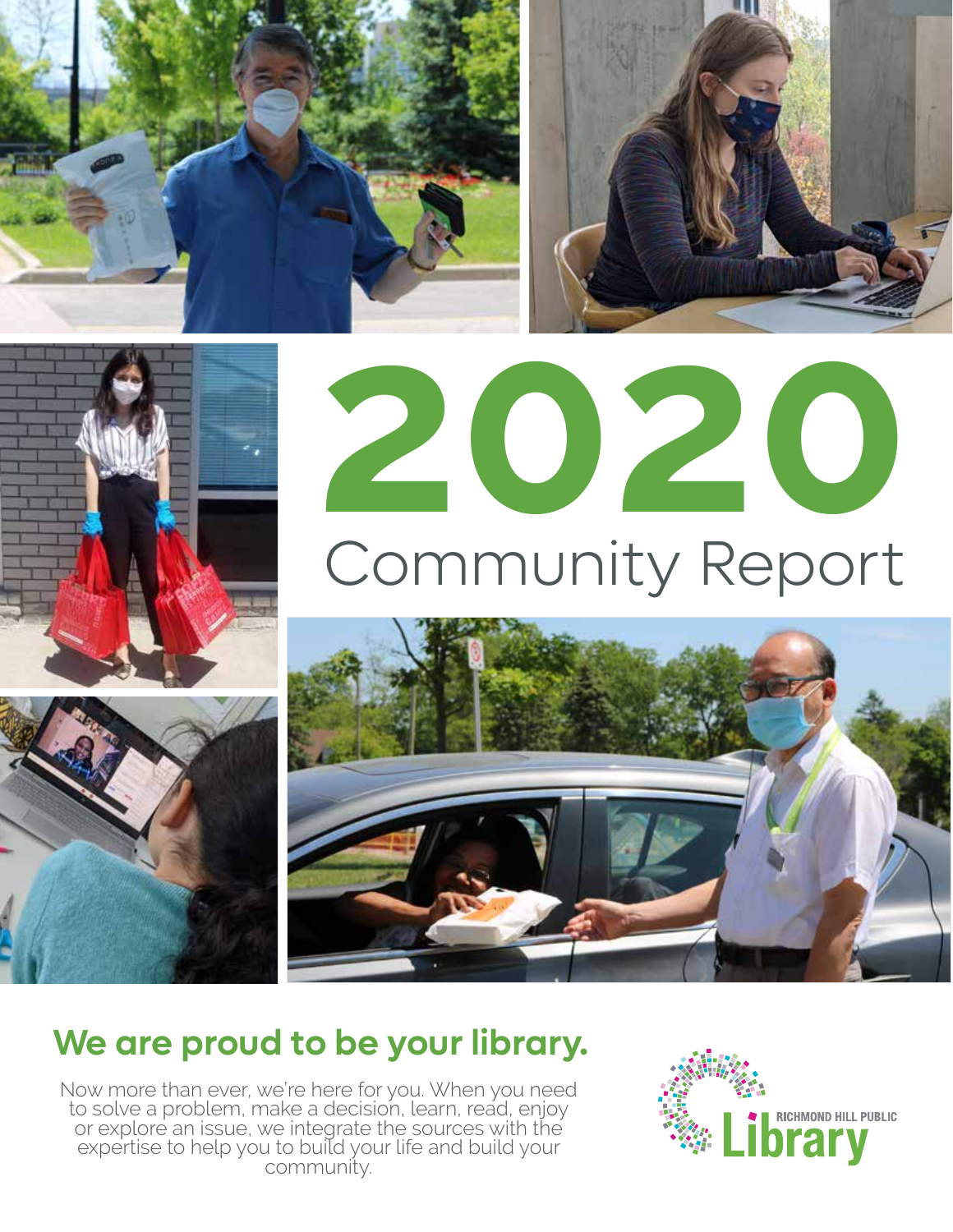### MESSAGE FROM THE **Board Chair & CEO**

2020 was not an easy year for any of us. As the realities of COVID-19 set in, we all had to innovate and adapt in almost every part of our lives. Richmond Hill Public Library was no different. The pandemic prevented us from engaging with our community in the ways we were used to, and forced us to find new ways to support our old friends and our new ones.

Almost everything we did shifted to digital. People who used to browse through our stacks turned to our online catalogue and eResources; we launched online reservations for convenient curbside pickups; our expert librarians launched a Virtual Reference Desk; and our programming team created a wide variety of live and on-demand video programs, including children's storytimes, chess classes, coding lessons, and small business consulting. We also kept evolving and growing our value to the community. Among other things, we created take-home learning and STEAM Kits, launched our first video game collection and expanded our digital resources to keep up with new demand.

The world has changed and our collective experiences this year will have a lasting impact. Our amazing team at RHPL deserves a special shout out for going above and beyond to ensure our community's needs were met. As a critical and central pillar of our community, we promise to continue to evolve with you, and to continually reimagine the best customer experience possible for you.

On behalf of the RHPL Board and entire staff team, we'd like to thank you for continuing to use Richmond Hill Public Library. Your support and feedback fuels our motivation to create and deliver innovative and relevant services every day.

Stay safe and see you soon.

**Greg Beros, RHPL Board Chair Darren Solomon, RHPL Chief Executive Officer**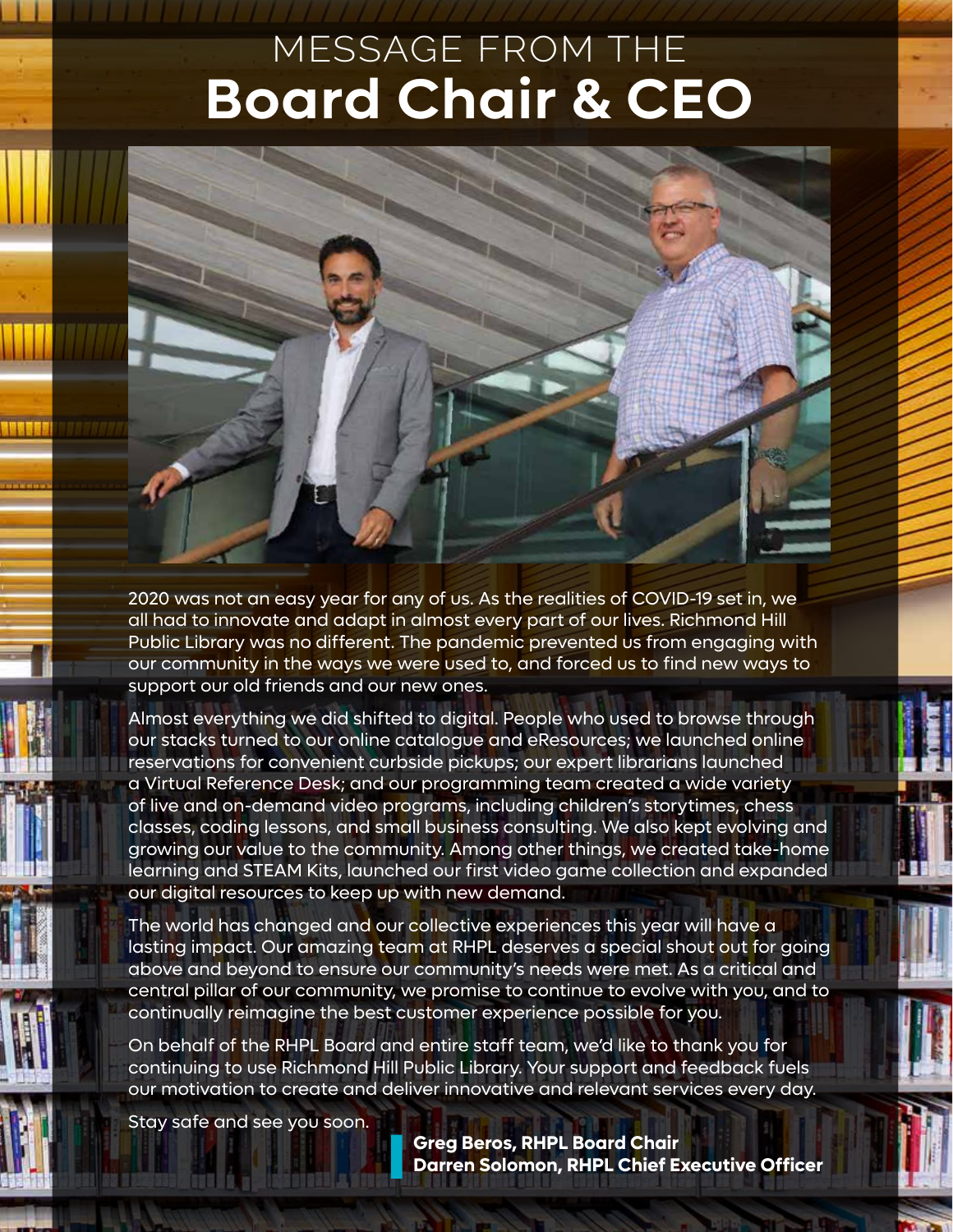## SHIFTING TO **digital.**

**IN THIS PHOTO:** Leah, Community Services Librarian, uses our Virtual Reference Desk to show Meghan, age 7, how to program a Blue-Bot.

On March 14, COVID-19 forced our branches to close for five months. We recognized the needs of our community and quickly pivoted our focus to digital, expanding and adjusting our online collection and offering a variety of new virtual programs and services.

- We launched our first-ever digital library card in March, welcoming over 2,000 digital cardholders for the 2020 year.
- Despite being closed for a large part of the year, our combined circulation fell only 24% when compared to 2019. We saw eBook usage skyrocket with a 72% increase in downloads.
- We held virtual board meetings, launched a digital version of our TD Summer Reading Club for kids and created an Adult Summer Reading Club.
- We launched our Virtual Reference Desk that allowed people to connect directly with our librarians through video for book recommendations, research, and other library needs.
- On average, we answered over 200 customer inquiries per month through email and video alone.

### **stats on digital use**

OUR MOST USED DIGITAL RESOURCES

|                    | 2019    | 2020    |
|--------------------|---------|---------|
| <b>CHECKOUTS</b>   |         |         |
| eBooks             | 147,314 | 254,280 |
| eAudioBooks        | 35,139  | 45,119  |
| ePeriodicals       | 67,938  | 124,267 |
| <b>VIDEO VIEWS</b> |         |         |
| Lynda.com          | 47,432  | 64,671  |
| USAGE/SESSIONS     |         |         |
| <b>Bookflix</b>    | 973     | 7,592   |
| <b>Trueflix</b>    | 423     | 4,293   |
| Scienceflix        | 857     | 2.043   |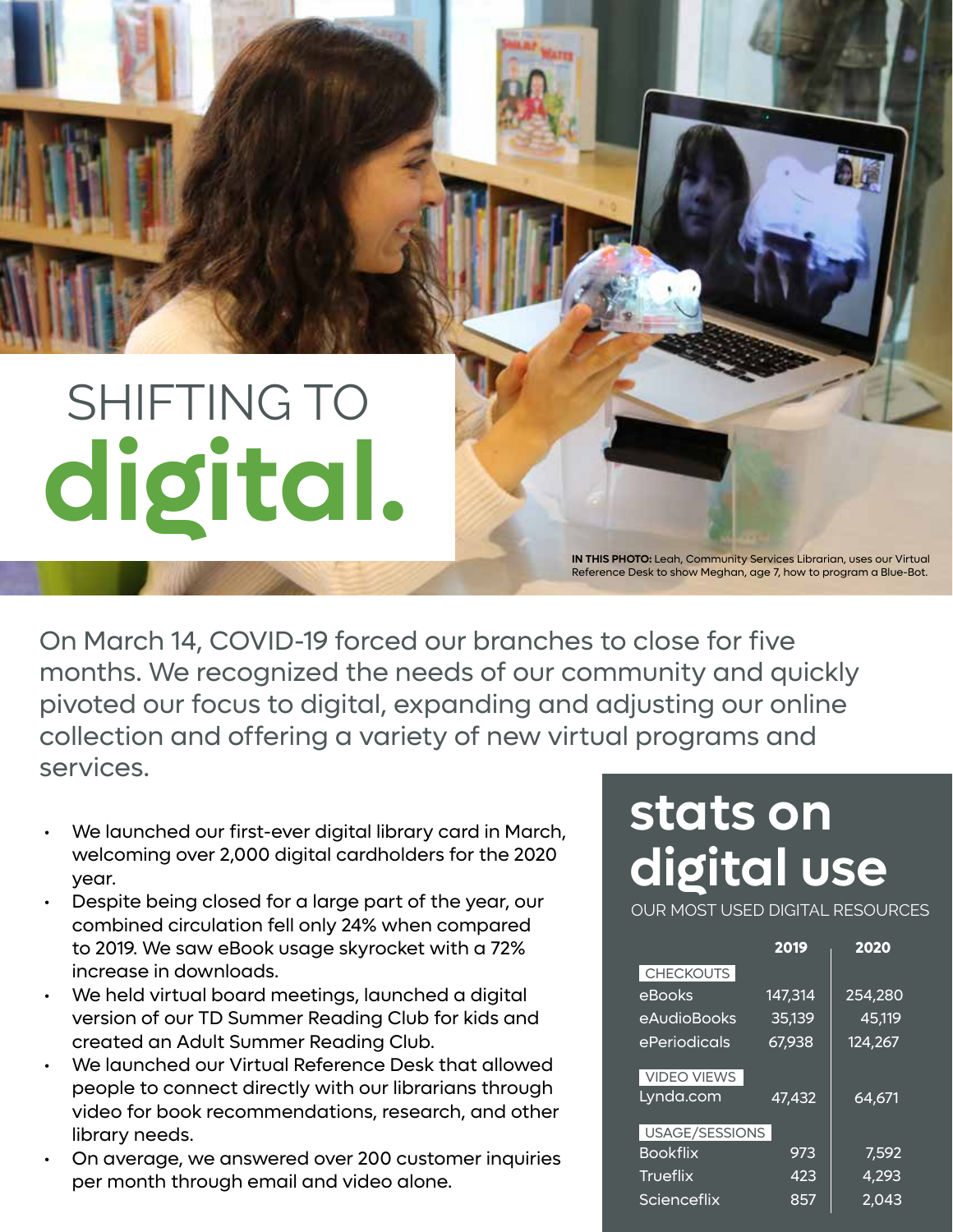## REDEFINING **branch** SERVICES.



Our team launched new ways to provide valued services for our community while also prioritizing the safety of both our staff and customers. We continue to be a welcoming community space that allows you the opportunity to think, grow and engage.

### **we're social.**

With our doors closed, staff found creative new ways to connect with our community. This included the use of affordable Facebook, Instagram and Google Ads, regular updates on our social media pages, and various email marketing campaigns.

Our total social media interactions (reach, likes, shares, gcomments), increased from 679,955 in 2019 to 810,949 in 2020.

- In February, we celebrated our highly anticipated, brand new Oak Ridges Library with a grand opening celebration attended by over 900 community members.
- We reached out. We called over 13,300 customers while York Region was under lockdown, letting them know we were there for them and how we can help. Through these calls, we were able to welcome back 4,133 lapsed members.
- In July, we launched our first-ever curbside pickup service at Central Library, with 13,427 items checked out and 2,942 customers served.
- As a courtesy to our cardholders, we automatically renewed all expiring cards until the end of 2021, allowing our customers to continue using our services from the safety of their homes.
- We waived fines on overdue items to reduce financial burden on our community in economically trying times.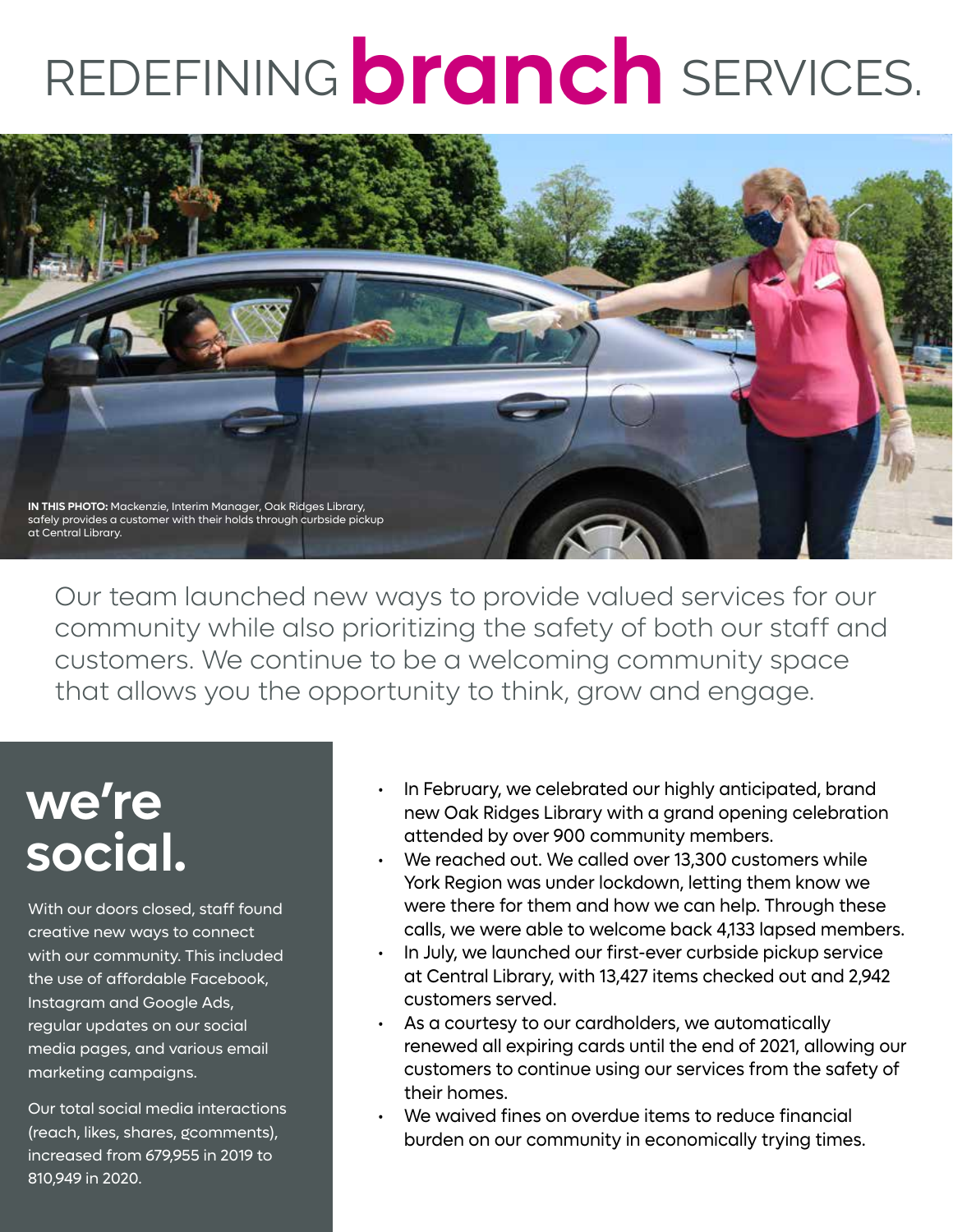### $\text{INNOVATIVE}$  we provided hands-on learning opportunities<br>through lendable STEAM Kits, which explored Experimentative STLP in Final, Window<br>topics like coding, robotics and math.<br>We held over 550 online programs throu<br>recorded videos on YouTube (221).

From book clubs to craft tutorials, staff transformed an array of in-person programs into virtual formats that could be enjoyed in homes, daycares and classrooms.

- topics like coding, robotics and math.
- We held over 550 online programs through
- We handed out over 40 summer reading outreach kits to the Richmond Hill Food Bank and our local Salvation Army, and donated seven boxes of Young Adult books to 360° Kids York Region.
- We loaned our 3D printers to The STEAM Project, who used them to print PPE for frontline workers.
- Our librarians continued to support research through virtual visits to high school and elementary classrooms.

### **your favourite programs**

- 
- 2. Creative Writing
- **ZOOM (LIVE)**<br>**ZOOM (LIVE)**<br>**ZOOM** (LIVE)<br>**ZOOM** (LIVE)<br>**ZOOM** (LIVE)<br>**ZOOM** (LIVE) 3. Code a Digital Art Masterpiece
- 4. Game On! Code a Classic Game
- 5. Culture Days: Taiwanese Puppets
- **Pr**e-Revild a Bridge to Save a Gingerbread Man<br>**Pre-** 2. Watercolour Workout<br>**Pre-** 3. Musical Storytime<br>**Pre- 4.** Celebrate Canada Day
- 2. Watercolour Workout
- 3. Musical Storytime
- 4. Celebrate Canada Day
- 5. Spooktacular Crafts